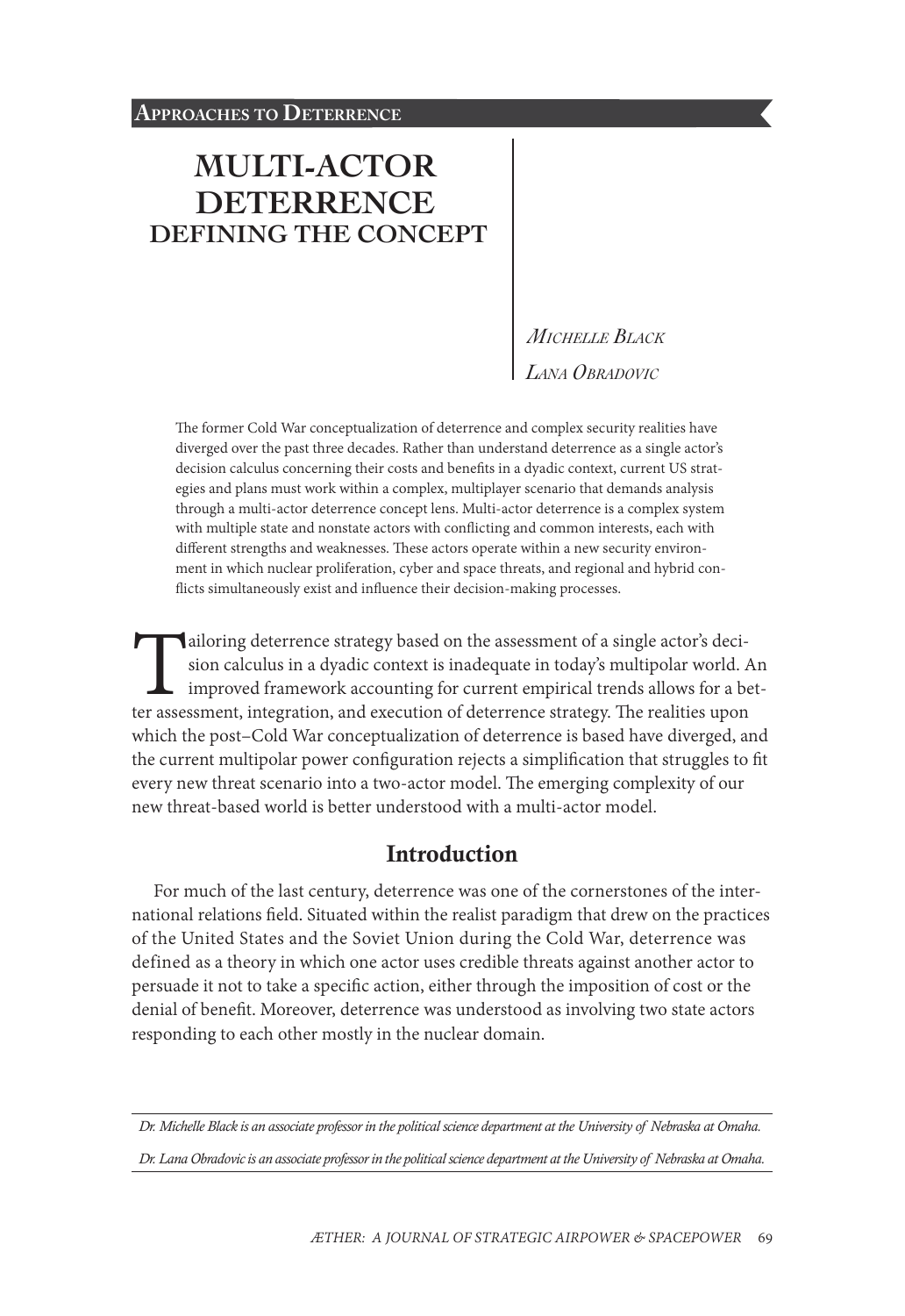While the actors and security threats have multiplied since the end of the Cold War, and emerging technologies and new and unconventional domains have dramatically evolved, the core tasks of providing strategic deterrence, crisis management, and cooperative security have remained largely unchanged. In fact, the 2018 *Nuclear Posture Review* continues to argue strategies must be tailored to Russia, China, North Korea, and Iran and rests on the idea that the United States must be prepared to deter catastrophic events produced only through nuclear capabilities.<sup>1</sup>

Yet as the world has witnessed with the Russian invasion of Ukraine, geopolitical situations are broader than two actors, and there is a danger that current deterrence concepts and strategies will continue to handicap US security operations. As emerging great powers seek to alter global power configurations and security environment dynamics, so should we adjust our concepts and strategies.

Scholars of deterrence are often asked to evaluate this multi-actor context and transform it into a dyadic one that eliminates competing interests and simplifies a complex system. Although that might seem like a reasonable suggestion, this proposal assumes it is useful to turn a multi-actor scenario into a dyadic analysis in a complicated security environment. This environment includes nonnuclear states and nonstate actors using new warfighting domains, technologies, and alternative structures to maneuver and achieve strategic goals contrary to US interests.

The commander of US Strategic Command Admiral Charles Richards recently stated, "we can no longer expect our potential adversaries to act within our longstanding, self-imposed constraints based on our rule sets or values, particularly between conventional and nuclear."2 Therefore, the US military must think differently about the way it conceptualizes deterrence and plans strategy in the twenty-first century. A considerable volume of scholarship attests to the fact deterrence is not the same as it was during the Cold War.<sup>3</sup> It is no longer appropriate to simply continue tailoring deterrence strategy to specifically assess a single actor's decision calculus concerning their costs and benefits in a dyadic context.

This article draws attention to the inadequacy of the existing conceptualization and the need to provide a framework for the current empirical trends that would allow for a better assessment, integration, and execution of deterrence strategy. The bipolar-world conceptualization of deterrence and the post–Cold War realities have diverged. As such, concepts need restructuring to better capture recent trends and improve analyses.

<sup>1.</sup> Office of the Secretary of Defense (OSD), *Nuclear Posture Review* (Washington, DC: OSD, February 5, 2018), [https://media.defense.gov/.](https://media.defense.gov/2018/Feb/02/2001872886/-1/-1/1/2018-NUCLEAR-POSTURE-REVIEW-FINAL-REPORT.PDF)

<sup>2.</sup> Charles A. Richards, "Online Event: International Security at the Nuclear Nexus (Day 1)," Center for Strategic and International Studies (website), October 21, 2020, [https://www.csis.org/.](https://www.csis.org/analysis/online-event-international-security-nuclear-nexus-day-1)

<sup>3.</sup> Brad Roberts, "On Adapting Nuclear Deterrence to Reduce Nuclear Risk," *Daedalus* 149, no. 2 (Spring 2020), [https://www.jstor.org/](https://www.jstor.org/stable/48591313); Jeffrey A. Larsen and Kerry M. Kartchner, eds., *On Limited Nuclear War in the 21st Century* (Stanford: Stanford University Press, 2014); Jim J. Wirtz, "How Does Nuclear Deterrence Differ from Conventional Deterrence?" *Strategic Studies Quarterly* 12, no. 4 (Winter 2018); and T. V. Paul, "Nuclear Taboo and War Initiation in Regional Conflicts," *Journal of Conflict Resolution* 39, no. 4 (December 1995).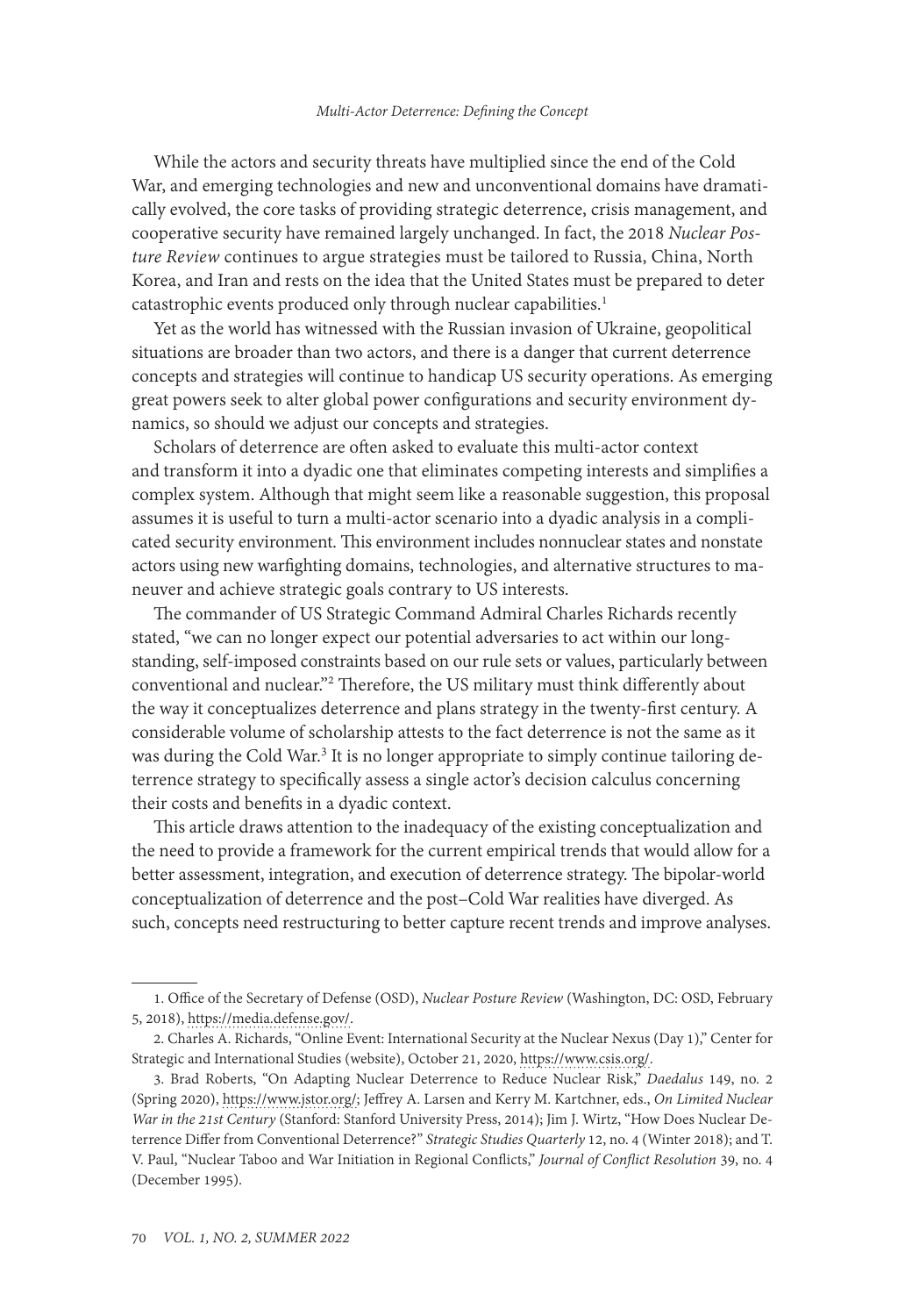The current multipolar power configuration rejects simplification and the reflexive tendency to fit every new threat scenario into a two-actor model. Instead, a multiactor model provides a framework to start exploring ways to address the emerging complexity of a new, threat-based world. Restricting the understanding of deterrence to two large actors engaged in conflict can limit a deeper understanding of how smaller actors influence the power dynamic. For example, there are situations between the United States and China where Taiwan might influence a negotiation outcome due to their relationship among the larger actors.

## Multipolar World, Multi-Actor Analysis

The realist concept of power has defined much of the Cold War security environment and the way we think about deterrence, particularly during the first wave of literature (1940s to mid-to-late 1950s).<sup>4</sup> As Stephen Quackenbush and Frank Zagare point out, "almost to a theorist, realist thinkers saw a balance of power as the structural condition necessary for peace to prevail—that is, for deterrence to work."5 Consequently, despite its initial empirical deficiencies that were addressed by adding the cost-of-war variable, balance-of-power theory has continued to inform much of the nuclear deterrence and strategic thinking in academic and policy-making circles.<sup>6</sup>

As the Cold War ended, the balance of power shifted from a bipolar struggle between two superpowers to a unipolar system, allowing the United States to become an unrivaled actor in global world politics.7 And in the most recent shift, over the past decade, the strategic security environment has been characterized by the emerging powers actively working against the existing international institutions and the order that was established after the end of World War II.<sup>8</sup>

Such erosion of once well-established security norms by states such as China and Russia are also increasing the risk of regional conflict, including in the Middle East, Europe, and East Asia.<sup>9</sup> But this should not come as a surprise, as some scholars

<sup>4.</sup> Hans Morgenthau, *Politics Among Nations: The Struggle for Power and Peace* (New York: Alfred A. Knopf, 1948); and Robert Jervis, "Deterrence Theory Revisited," *World Politics* 31, no. 2 (January 1979).

<sup>5.</sup> Stephen L. Quackenbush, and Frank C. Zagare, *Modern Deterrence Theory: Research Trends, Policy Debates, and Methodological Controversies* (Oxford, UK: Oxford University Press, 2016).

<sup>6.</sup> John A. Vasquez, "The Realist Paradigm and Degenerative versus Progressive Research Programs: An Appraisal of Neotraditional Research on Waltz's Balance Proposition," *American Political Science Review* 91, no. 4 (December 1997).

<sup>7.</sup> John G. Ikenberry, Michael Mastanduno, and William C. Wohlforth, "International Relations Theory and the Consequences of Unipolarity," *World Politics* 61, no. 1 (January 2009).

<sup>8.</sup> Philip Cunliffe, "Framing Intervention in a Multipolar World," *Conflict, Security & Development* 19, no. 3 (June 2019).

<sup>9.</sup> *Worldwide Threat Assessment of the US Intelligence Community*: *Hearing Before the Senate Select Committee on Intelligence*, 116th Cong. (January 29, 2019) (Statement for the Record, Daniel Coats, Director of National Intelligence) 116th Cong., January 29, 2019, [https://www.dni.gov/.](https://www.dni.gov/files/ODNI/documents/2019-ATA-SFR---SSCI.pdf)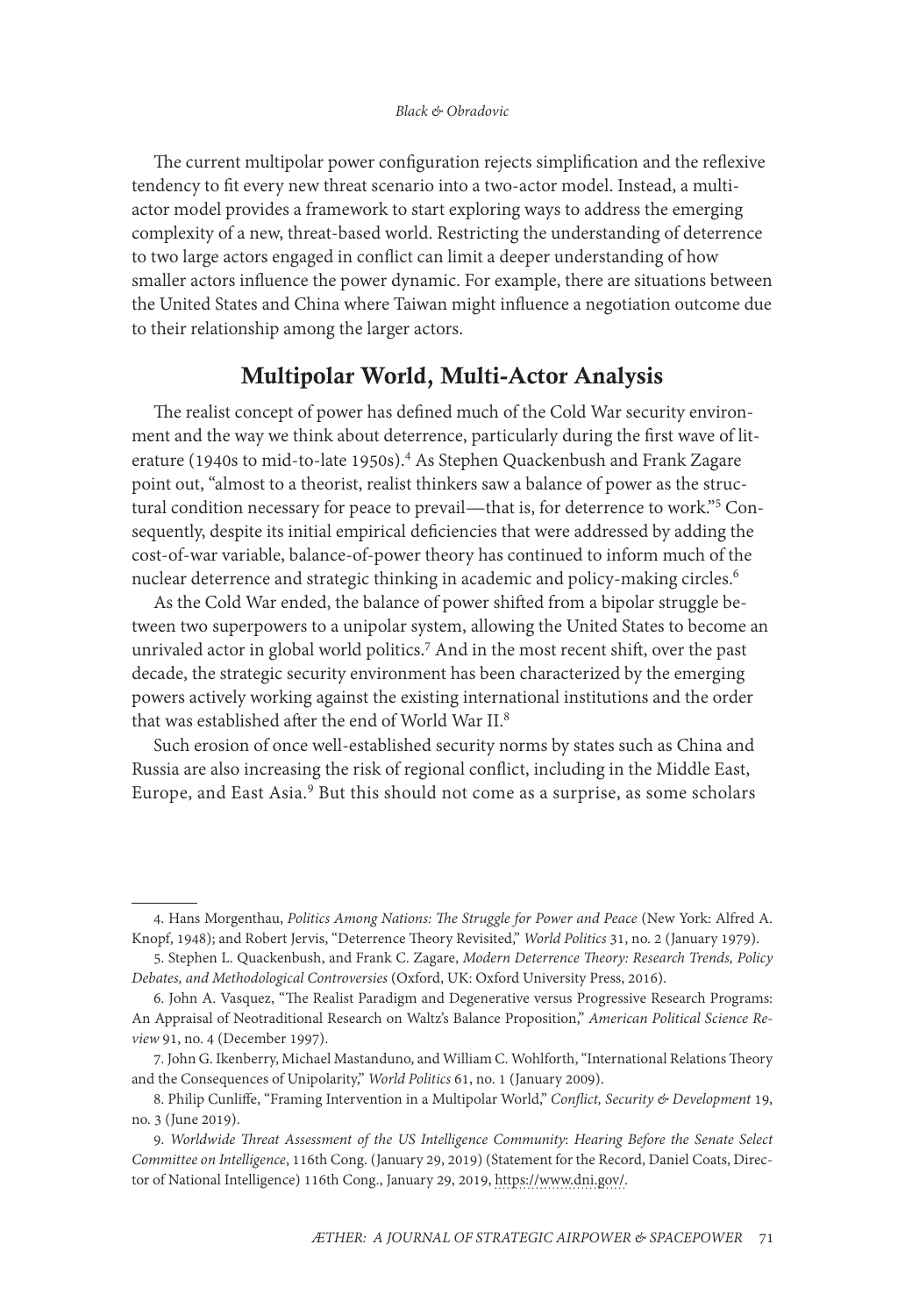argued the world was entering a new era of multipolarity over a decade ago.<sup>10</sup> In fact, Russia has been openly challenging US hegemony, while multipolarity has become one of its primary ideological goals in international relations as it seeks to dominate Eurasian lands via regional institutional arrangements and recently invaded and claimed territory.<sup>11</sup>

Similarly, ever since the Taiwan Strait crisis in the mid-1990s, China has been committed to multipolarity and increasing engagement at both global and regional levels.<sup>12</sup> These new poles of power with "alternative visions of world order" are simultaneously and directly challenging American supremacy and the Western liberal notions of international governance.<sup>13</sup>

Yet the Cold War construct of great powers and lessons of the dyadic US-USSR interactions continue to inform strategic analysis. Most military decision makers plan *actor-specific* tailored deterrence efforts, basing their arguments on the dyadic gametheoretic models of decision making and realist assumptions dating back to Thomas Schelling and Glenn H. Snyder, in which rational actors conduct cost-benefit analyses when making policy decisions.<sup>14</sup>

Applying this outdated understanding and dyadic logic can mislead: it does not allow the consideration of how additional actors play different roles in a deterrent contest and how that reality impacts outcomes. For example, nuclear states are no longer just deterring other nuclear states. Rather, they are simultaneously interacting in different warfighting domains with decision makers who do not share the same ideas regarding costs and benefits, therefore rendering the deterrent retaliatory threats seemingly ineffective or even impossible.

Although initially some scholars argue this transition from a bipolar to a multipolar international system is not to be feared, today's multiplicity of resurgent and

<sup>10.</sup> Coral Bell, "The End of the Vasco da Gama Era: The Next Landscape of World Politics" (Sydney, Australia: Lowy Institute for International Policy, November 15, 2007); and John Mearsheimer, *The Great Delusion: Liberal Dreams and International Realities* (New Haven, CT: Yale University Press, 2018).

<sup>11.</sup> Thomas Ambrosio, "Insulating Russia from a Colour Revolution: How the Kremlin Resists Regional Democratic Trends," *Democratization* 14, no. 2 (April 2007); Elena Chebankova, "Russia's Idea of Multipolar World Order: Origins and Main Dimensions," *Post-Soviet Affairs* 33, no. 3 (January 2017); and Paul Stronsky and Richard Sokolsky, "Multipolarity in Practice: Understanding Russia's Engagement with Regional Institutions" (Washington, DC: Carnegie Endowment for International Peace, January 2020), [https://carnegieendowment.org/](https://carnegieendowment.org/2020/01/08/multipolarity-in-practice-understanding-russia-s-engagement-with-regional-institutions-pub-80717).

<sup>12.</sup> Jenny Clegg, *China's Global Strategy: Towards a Multipolar World* (New York: Pluto Press, 2009); and Susan Turner, "Russia, China and a Multipolar World Order: The Danger in the Undefined," *Asian Perspective* 33, no. 1 (2009).

<sup>13.</sup> Nathalie Tocci, "Towards a European Security and Defence Union: Was 2017 a Watershed?" *Journal of Common Market Studies* 56, no. 1 (2018).

<sup>14.</sup> Thomas C. Schelling, *Arms and Influence* (New Haven, CT: Yale University Press, 1966); Schelling, *The Strategy of Conflict* (Cambridge, MA: Harvard University Press, 1960); Glenn H. Snyder, *Deterrence by Denial and Punishment* (Princeton, NJ: Center of International Studies, January 1959); and Chairman of the Joint Chiefs of Staff (CJCS), *Joint Operations*, Joint Publication 3-0 (Washington DC: CJCS, October 22, 2018).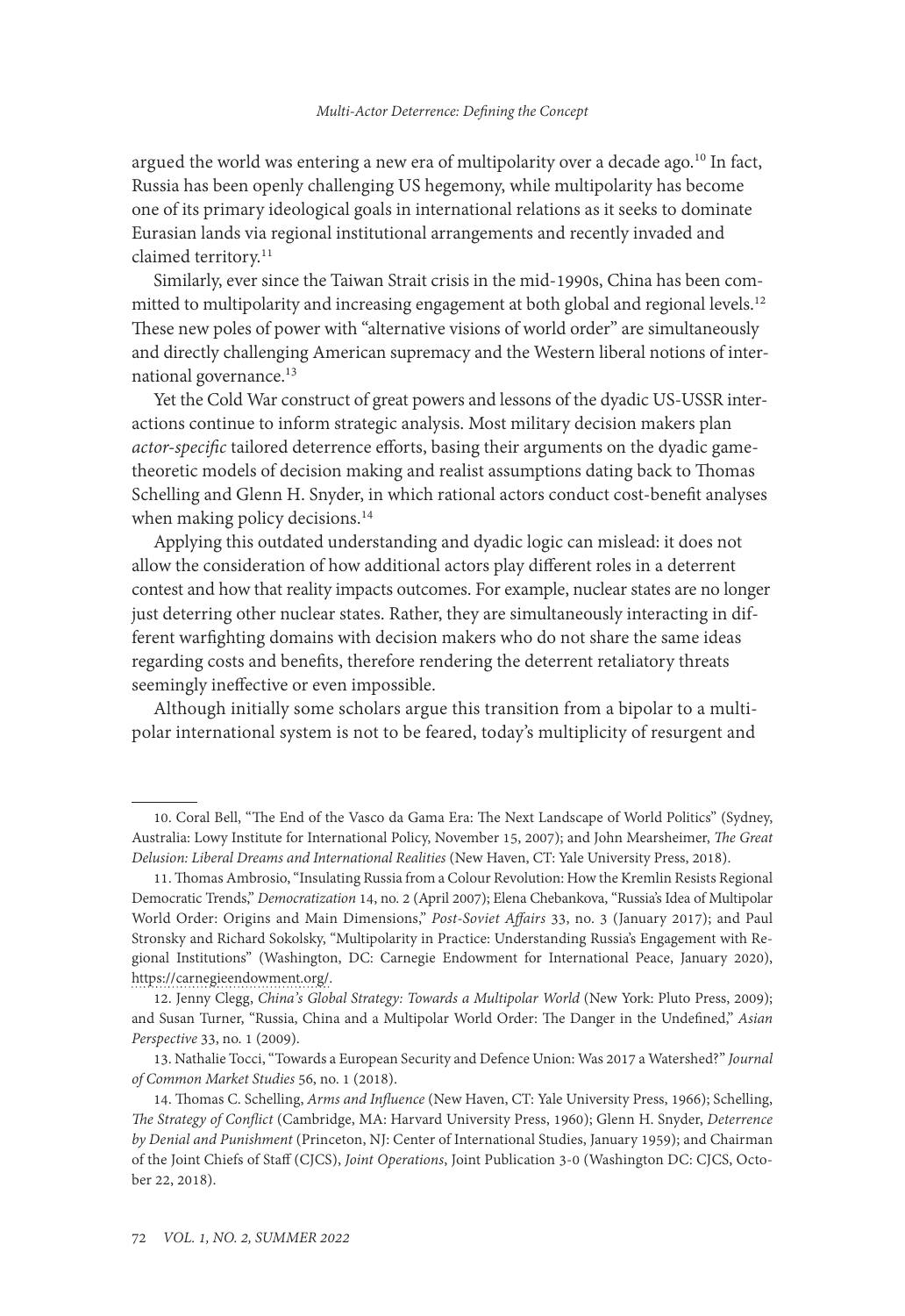aspiring state and nonstate challengers to US hegemony increases the likelihood of instability.15 This new world order requires states to increase interactions and consider the interests of other states in each scenario and domain rather than just in the nuclear arena. What was understood as a two-player deterrence game involving the United States versus Russia is now expanding into a multi-actor game scenario. Deterrence must be viewed through the new multipolar system lens rather than a misleading and archaic dyadic logic system.

# Taxonomy of Deterrence: Concepts, Theories, and Strategies

Where does multi-actor deterrence situate in a taxonomy of deterrence terms? Overall, academics and military strategists often confuse deterrence terms; in particular, they ignore the difference between concepts, theories, and strategies of deterrence. According to Patrick Morgan, "deterrence strategy refers to the specific military posture, threats, and ways of communicating them that a state adopts to deter, while the theory concerns the underlying principles on which any strategy is to rest."<sup>16</sup>

While Morgan's research is very specific in distinguishing how different the two terms can be, he does not acknowledge the variance of the terms within a theory or strategy.<sup>17</sup> For example, in order for deterrence to be successful, nations need strategies to inform strategic goals and objectives. The strategy details how actions will be executed to produce the desired deterrence effect. Therefore, deterrence concepts and theories apply to the strategy to accomplish operational goals.

Clarifying specific deterrence concepts, theories, and strategies helps identify the differences between important terms within the field that are often confused and situates the multi-actor deterrence concept within a deterrence taxonomy. For example, the concept of multidomain deterrence—recently included in academic and defense circles—is often confused with cross-domain deterrence. But these terms have different purposes that produce distinct policy and operational outcomes.

This much-needed clarification of deterrence concepts, theories, and strategies will eliminate pseudo equivalencies and present multi-actor deterrence as a concept—a general understanding of how multiple actors deter each other within the complex strategic environment. This new and innovative concept will allow scholars and strategists to better measure success of deterrence efforts in a multi-actor environment and eventually provide further case studies and validated tests to elevate this term toward a theory.

<sup>15.</sup> Charles W. Kegley and Gregory A. Raymond "Must We Fear a Post-Cold War Multipolar System?" *Journal of Conflict Resolution* 36, no. 3 (1992); Graham Allison, "China vs. America: Managing the Next Clash of Civilizations," *Foreign Affairs* 96, no. 5 (2017); and Mathew J. Burrows, "Western Options in a Multipolar World," Issue Brief (Washington, DC: The Atlantic Council, November 2017), [https://www](https://www.atlanticcouncil.org/wp-content/uploads/2017/11/Western_Options_in_a_Multipolar_World_web_1127.pdf) [.atlanticcouncil.org/](https://www.atlanticcouncil.org/wp-content/uploads/2017/11/Western_Options_in_a_Multipolar_World_web_1127.pdf).

<sup>16.</sup> Patrick Morgan, *Deterrence Now* (Cambridge, UK: Cambridge University Press, 2003).

<sup>17.</sup> Quackenbush and Zagare, *Modern Deterrence*.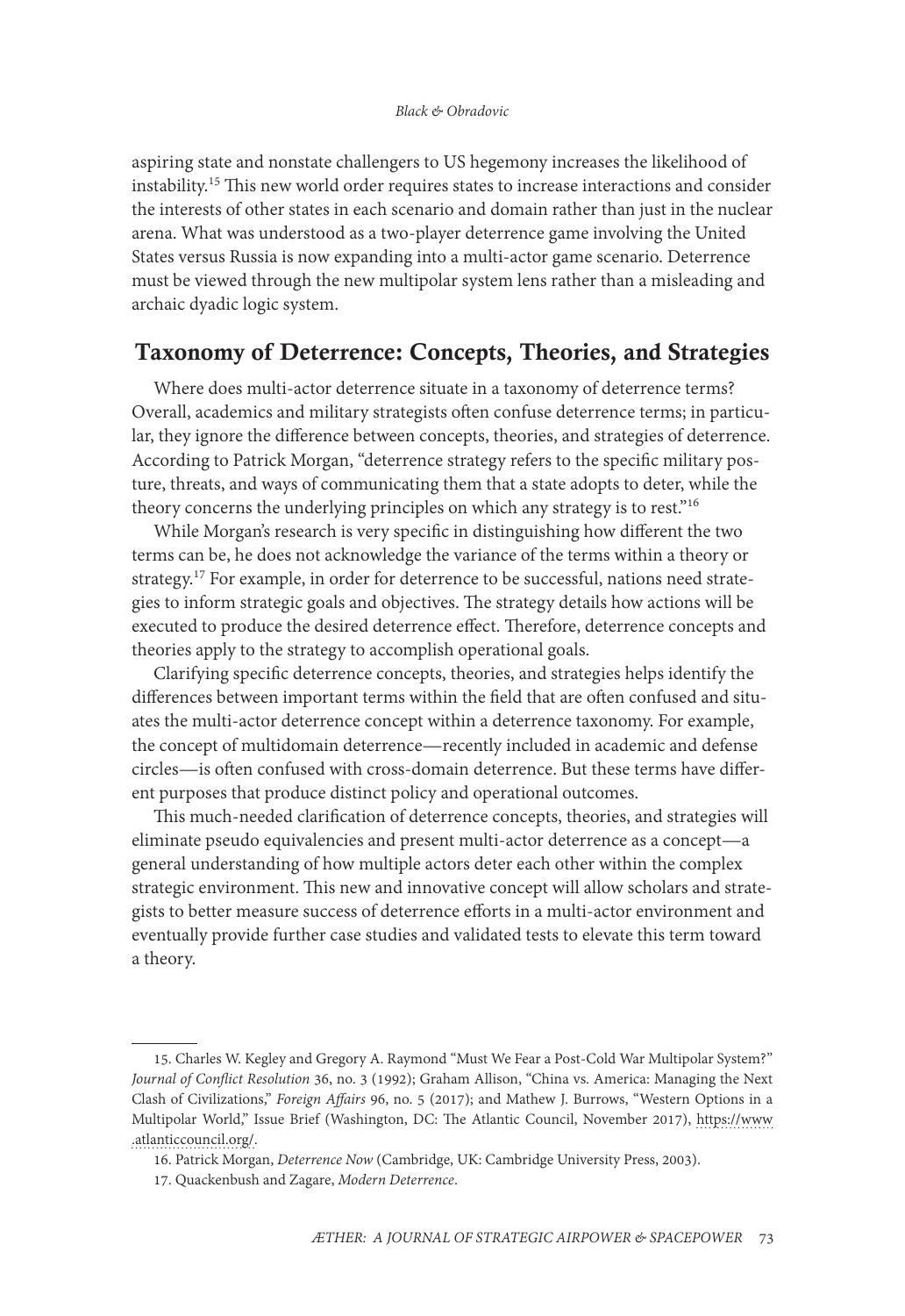The following is a taxonomy of deterrence concepts, theories, and strategies that should be compared and differentiated among other terms to help academics and practitioners evaluate how actors interact within deterrence environments:

**Multi-Actor Deterrence** (concept): The notion of a complex system with multiple state and nonstate actors with conflicting and common interests, each with different strengths and weaknesses, and operating within a new security environment in which nuclear proliferation, cyber and space threats, regional and hybrid conflicts simultaneously exist and influence their decision-making processes.18

**Space Deterrence** (concept): The notion to prevent adversaries from attacking satellites and other military or economic assets in and through space.<sup>19</sup>

**Cyber Deterrence** (concept): The notion to be responsive and prevent adversaries from attacking technology within cyberspace.<sup>20</sup>

**Deterrence** (theory): The notion to prevent an adversary's action by fear of the consequences. Deterrence is a state of mind brought about by the existence of a credible threat of unacceptable counteraction.<sup>21</sup>

**General or Central Deterrence** (theory): The notion of the existence of a stable balance of power among adversaries.<sup>22</sup>

**Credible Deterrence** (theory): The notion to influence via capabilities that deny an aggressor the prospect of achieving their objectives and the complementary capability to impose unacceptable costs on the aggressor.<sup>23</sup>

<sup>18.</sup> Michelle Black and Lana Obradovic, "Multi-Actor Deterrence: Defining the Concept" (conference paper presented at the International Security Studies Section of the International Studies Association and the International Security and Arms Control Section of the American Political Science Association (ISSS-IS) conference, Denver, CO, October 18–19, 2019); and Black and Obradovic, "Multi-Actor Deterrence: Defining the Concept" (conference paper presented at the ISSS-IS conference, Lafayette, IN, November 2018), https://www.isanet.org/.

<sup>19.</sup> Forrest E. Morgan, *Deterrence and First-Strike Stability in Space: A Preliminary Assessment* (Santa Monica, CA: RAND Corporation, 2010), [https://www.rand.org/](https://www.rand.org/pubs/monographs/MG916.html).

<sup>20.</sup> Martin C. Libicki, *Cyberdeterrence and Cyberwar* (Santa Monica, CA: RAND Corporation, 2009), [https://www.rand.org/.](https://www.rand.org/pubs/monographs/MG877.html)

<sup>21.</sup> CJCS, *Department of Defense Dictionary of Military and Associated Terms* (Washington, DC: CJCS, 2016), s.v. "deterrence."

<sup>22.</sup> Justin V. Anderson, Jeffrey A. Larson, and Polly M. Holdorf, *Extended Deterrence and Allied Assurance: Key Concepts and Current Challenges for U.S. Policy* (Colorado Springs, CO: USAF Academy Institute for National Security Studies, 2013), [https://www.usafa.edu/.](https://www.usafa.edu/app/uploads/OCP69.pdf)

<sup>23.</sup> Barack Obama, *Sustaining U.S. Global Leadership: Priorities for the 21st Century Defense* (Washington DC: Department of Defense (DOD), January 2012).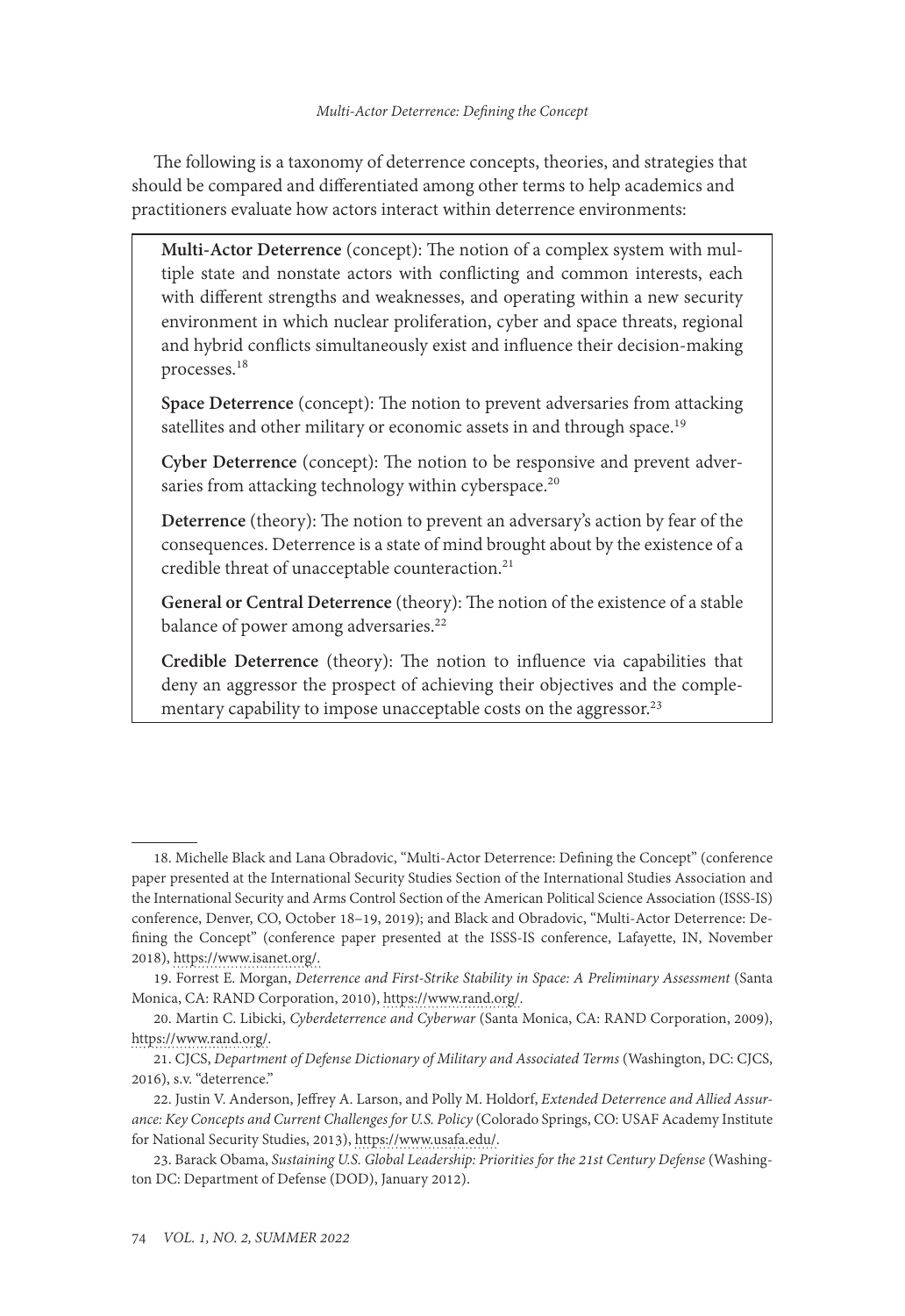**Self-Deterrence** (theory): The notion of self-imposed restraints and caution to avoid any crisis escalation leading to an exchange.<sup>24</sup>

**Immediate Deterrence** (theory): In the face of threats and counterthreats, the notion of actions that forestall conflict that occur in a crisis atmosphere in which the use of force may be imminent.<sup>25</sup>

**Direct Deterrence** (strategy): Goals and objectives will focus on communicating threats to the challenger to prevent an action by inducing fear of the consequences.26

**Indirect Deterrence** (strategy): Goals and objectives may attempt to achieve deterrence vis‐á‐vis that power with the threat to "strike neighboring or nearby states, whether or not they are directly engaged in the ongoing conflict."27 An example of this is a regional nuclear power unable to counterdeter (conventional or nuclear) threats by a major power because of technological incapacity and distance factors.

**Deterrence by Denial** (strategy): Goals and objectives will seek to dissuade the adversaries by denying them the ability to achieve their objective or interests. Defenders of the status quo will make it physically impossible to pursue and successfully achieve their objective/interest.<sup>28</sup>

**Deterrence by Punishment** (strategy): Similar to direct deterrence, goals and objectives will focus on dissuading a challenger to the status quo by threatening a punitive response to influence their calculi regarding the potential gains of their objective/interest.<sup>29</sup>

**Extended Deterrence** (strategy): Goals and objectives will focus on an actor providing the threat of force on behalf of another state rather than just itself, usually in assistance to allies to prevent proliferation or costly conventional posture.30

<sup>24.</sup> Thérèse Delpech, *Nuclear Deterrence in the 21st Century: Lessons from the Cold War for a New Era of Strategic Piracy* (Santa Monica, CA: RAND Corporation, 2012), [https://www.rand.org/.](https://www.rand.org/pubs/monographs/MG1103.html)

<sup>25.</sup> Richard Lebow and Janice Stein, "Deterrence and the Cold War," *Political Science Quarterly* 110, no. 2 (1995); and Curtis S. Signorino, and Ahmer Tarar, "A Unified Theory and Test of Extended Immediate Deterrence," *American Journal of Political Science* 50, no. 3 (2006).

<sup>26.</sup> CJCS, *DOD Dictionary*, s.v. "extended deterrence"; and Anderson, Larsen, and Holdorf, *Extended Deterrence*.

<sup>27.</sup> Robert E. Harkavy, "Triangular or Indirect Deterrence/Compellence: Something New in Deterrence Theory?" *Comparative Strategy* 17, no. 1 (1998), [https://doi.org/.](https://doi.org/10.1080/01495939808403132)

<sup>28.</sup> Snyder, *Deterrence by Denial*.

<sup>29.</sup> Snyder.

<sup>30.</sup> Anderson, Larsen, and Holdorf, *Extended Deterrence*.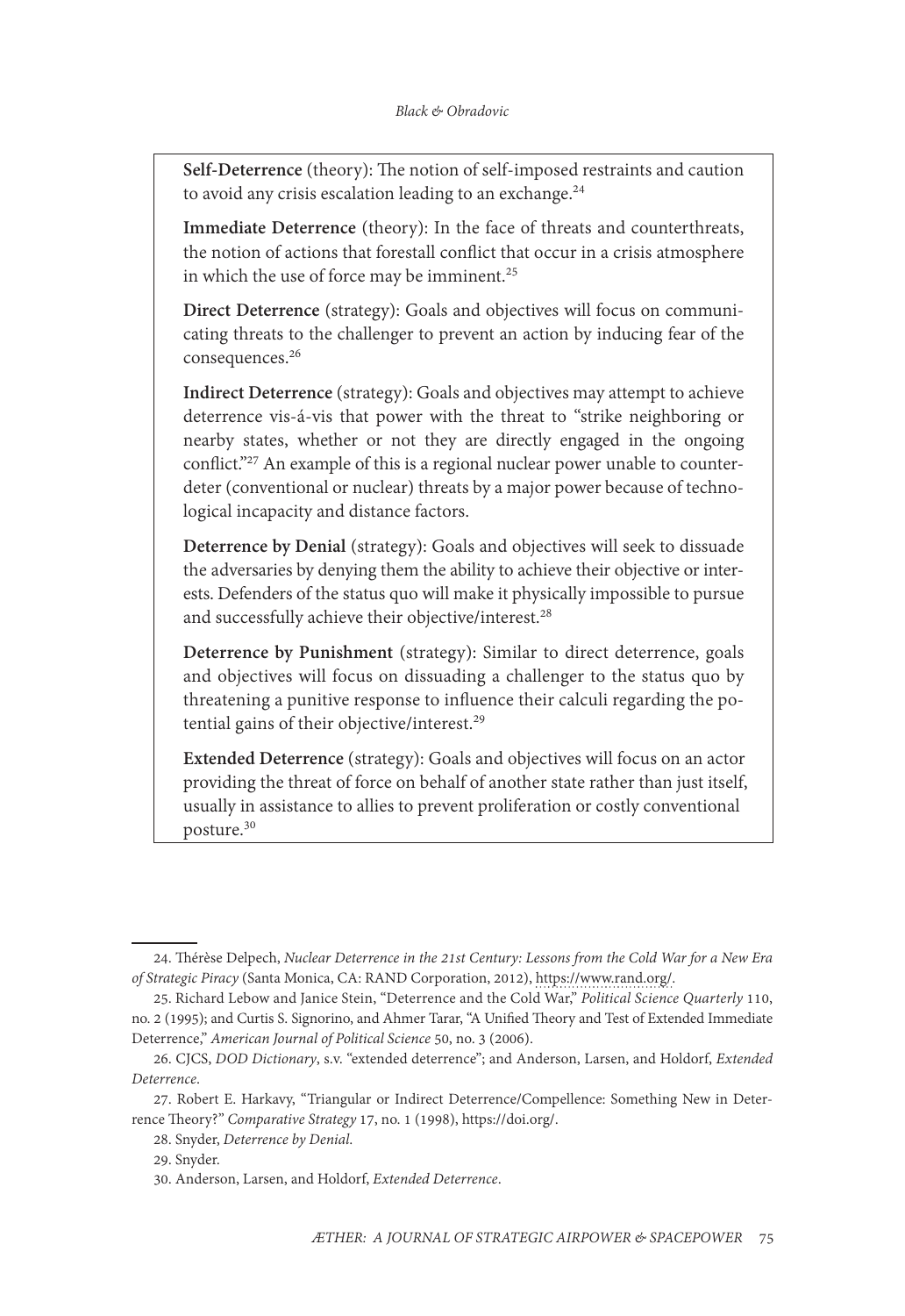**Minimal Deterrence** (strategy): Goals and objectives aim to possess a limited number of nuclear weapons, no more than is necessary to deter a potential adversary. A minimal deterrence doctrine requires only that nuclear weapons be able to impose sufficient costs on a potential attacker to make the initial nuclear attack appear too costly.<sup>31</sup>

**Horizontal Deterrence** (strategy): Goals and objectives will subscribe to the normal tenets of direct deterrence options but with the additional facet that the deterring activities might occur in a different location and/or through asymmetric means or scale.<sup>32</sup>

**Vertical Deterrence** (strategy): Goals and objectives will use varying levels of threats or domains to influence the challenger but do not use location as a method of execution. Rather, a defender can use conventional capabilities to deter nuclear capability use.<sup>33</sup>

**Triadic Deterrence** (strategy): Goals and objectives will support one state using threats and/or punishments against another state to coerce it to prevent nonstate actors from conducting attacks from its territory.34

**Tailored Deterrence** (strategy): Goals and objectives will support an actorspecific set of deterrence capabilities designed to influence a specific leader or leader's group.35

<sup>31.</sup> Hans M. Kristensen, Robert S. Norris, and Ivan Oelrich, "From Counterforce to Minimal Deterrence: A New Nuclear Policy on the Path toward Eliminating Nuclear Weapons," Occasional Paper no. 7 (Washington, DC: Federation of American Scientists and The Natural Resources Defense Council, April 2009), [https://pubs.fas.org/](https://pubs.fas.org/_docs/occasionalpaper7.pdf).

<sup>32.</sup> Joshua M. Epstein, "Horizontal Escalation: Sour Notes of a Recurrent Theme," *International Security* 8, no. 3 (Winter 1983–84), [https://doi.org/.](https://doi.org/10.2307/2538698)

<sup>33.</sup> King Mallory, *New Challenges in Cross-Domain Deterrence* (Santa Monica, CA: RAND Corporation, 2018).

<sup>34.</sup> Boaz Atzili and Wendy Pearlman, "Triadic Deterrence: Coercing Strength, Beaten by Weakness," *Security Studies* 21, no. 2 (2012), [https://doi.org/.](https://doi.org/10.1080/09636412.2012.679209)

<sup>35.</sup> M. Elaine Bunn, "Can Deterrence Be Tailored?," Strategic Forum 225 (Washington, DC: National Defense University, Institute for National Strategic Studies, January 2007), [https://www.hsdl.org/;](https://www.hsdl.org/?view&did=481759) Jerrold Post, "Actor-Specific Behavioral Models of Adversaries: A Key Requirement for Tailored Deterrence," in *Tailored Deterrence: Influencing States and Groups of Concern*, ed. Barry Schneider and Patrick Ellis (Maxwell AFB, AL: US Air Force Counterproliferation Center, 2011); Michael Johnson and Terrence K. Kelly, "Tailored Deterrence: Strategic Context to Guide Joint Force 2020," *Joint Force Quarterly* 74, no. 3 (2014); and Jeffrey S. Lantis, "Strategic Culture and Tailored Deterrence: Bridging the Gap between Theory and Practice," *Contemporary Security Policy* 30, no. 3 (2009), [https://doi.org/.](https://doi.org/10.1080/13523260903326677)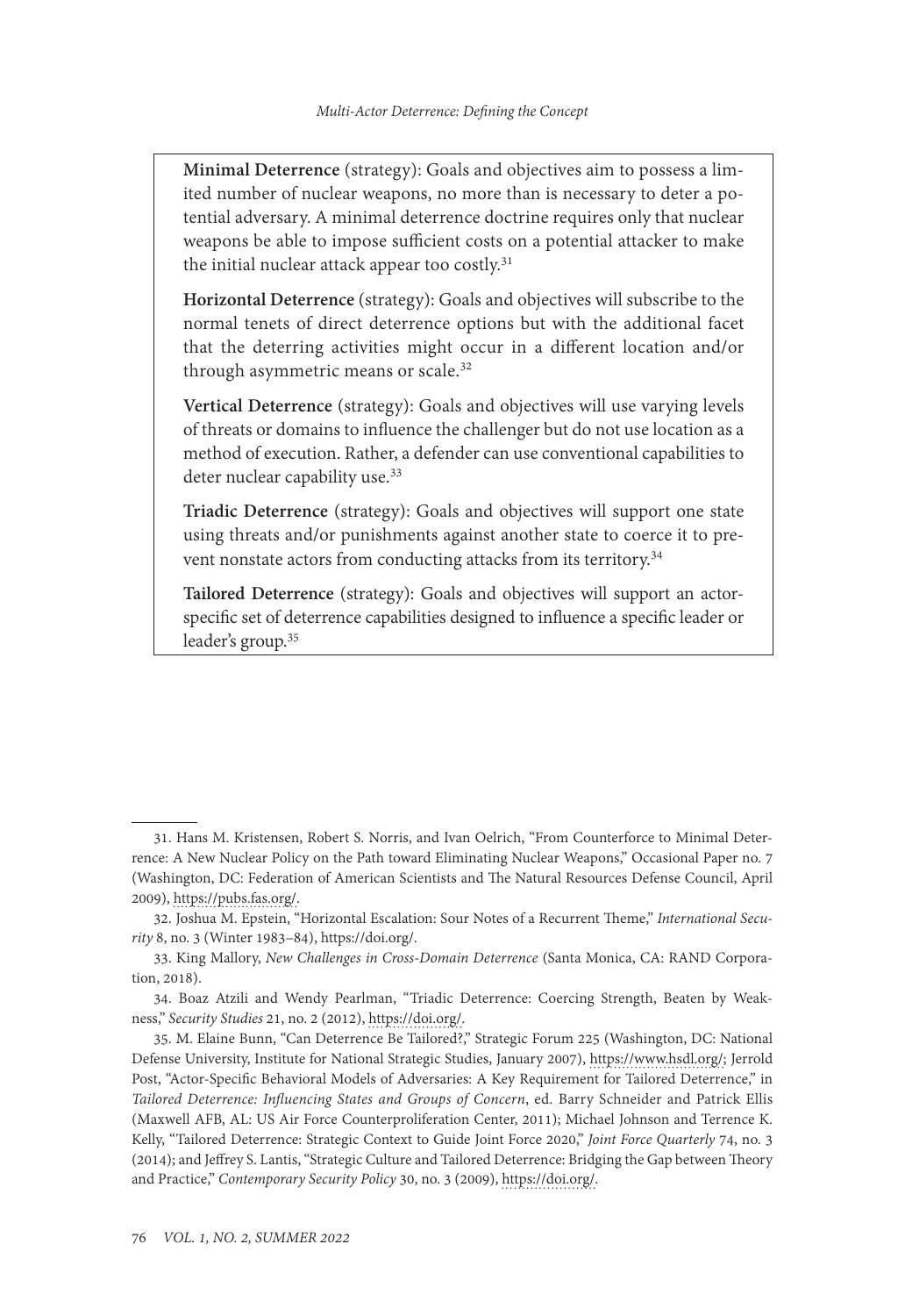**Cross-Domain Deterrence** (strategy): Goals and objectives will counter threats in one area (such as space or cyber) by relying on different types of capabilities where operations can be more effective.<sup>36</sup>

**Multi-Domain Deterrence** (strategy): Goals and objectives result from operations that involve mixing and merging military and civilian actions, involvement, operations, and or plans that can act as an influence on another actor or adversary. Includes all capabilities found in cross-domain deterrence, with the addition of political, social, economic/financial, and informational.<sup>37</sup>

# Defining Multi-Actor Deterrence

The multi-actor deterrence concept recognizes that the complex twenty-firstcentury threat environment includes multiple state and nonstate actors with conflicting and common interests, each with different strengths and weaknesses. These actors operate within a new security environment in which nuclear proliferation, cyber and space threats, and regional and hybrid conflicts simultaneously exist and influence their decision-making processes. It also acknowledges that more than two actors tend to be involved in almost all contemporary threat environments, and those actors may not necessarily be labeled as great powers.

This conceptualization builds on Schelling's argument that "international conflicts are not constant sum-games, but rather variable-sum games," which take all the "sum of the gains of the participants involved."38 These sums hold different values and meanings for each individual actor. Moreover, Schelling argues conducting deterrence requires "there be both conflict and common interest between the parties involved."39

The multi-actor concept, therefore, extends Schelling's conceptualization of deterrence to look beyond the bargaining of just two parties by including other players with interests at stake in the bargaining process. Expanding this concept will shape the discussion on deterrence planning. Multi-actor deterrence forces those who think, plan, and operate within the deterrence enterprise to move past the common dyadic scenario and accept that the international distribution of power has transitioned to a multipolar world order. This will result in multiple complex bargaining situations and influence the range of response options.<sup>40</sup> For example, each actor has its own preferred bargaining situation that will impact possible options defense organizations will need to recognize as they plan operations.

<sup>36.</sup> Jon Lindsay and Erik Gartzke, *Cross-Domain Deterrence: Strategy in an Era of Complexity* (Oxford, UK: Oxford University Press, 2019).

<sup>37.</sup> Michelle Black, "Food for Thought: Multi-Domain Escalation Management" (working paper, NATO Allied Command Transformation, January 2022).

<sup>38.</sup> Schelling, *Strategy of Conflict*, 5.

<sup>39.</sup> Schelling, 5.

<sup>40.</sup> Schelling, 5.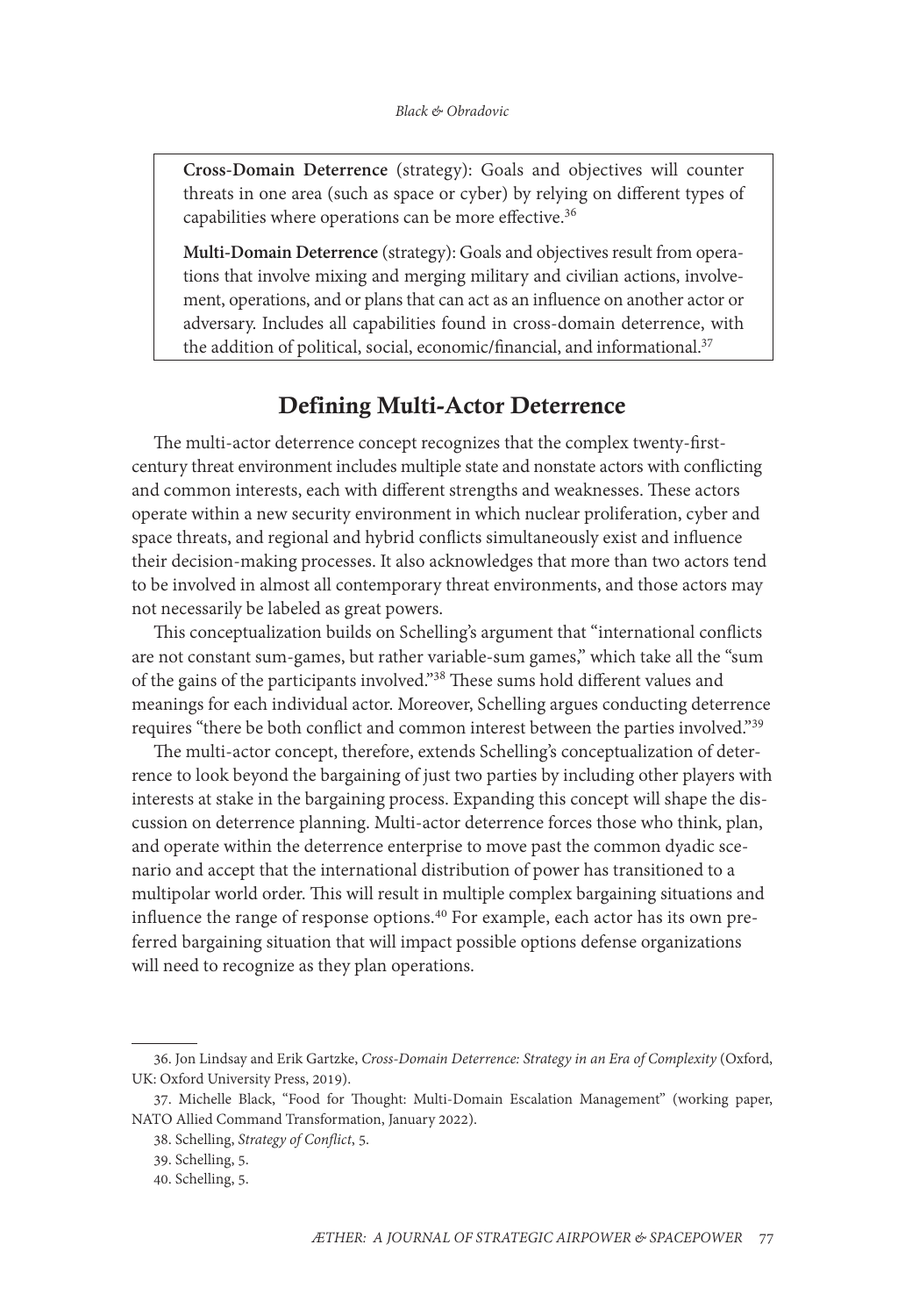In the United States, defense planners still look at the deterrence concept through the Cold War context lens wherein two actors and their alliances are competing over resources, ideological supremacy, and global political influence. The multi-actor deterrence concept, on the other hand, demonstrates such conceptualization is inadequate in the new multipolar environment. In this environment, each individual player has different priorities, challenges, strengths, weaknesses, strategic cultures, capabilities, and constraints.

The multi-actor deterrence concept should be integrated where appropriate rather than eliminating the traditional dyadic conceptualization. For example, in a deterrence scenario that includes South Korea, North Korea, and the United States, analysis is generally centered on the relationship between North Korea and the United States. Integrating the multi-actor deterrence concept would recognize all relevant actors in the scenario and identify their preferences and interests.

Such a conceptualization would, therefore, expand the number of players to involve North Korea, South Korea, the United States, China, Japan, Russia, Australia, and NATO. The additional actors added to the scenario show the complexity of the geopolitical environment and the relationships that Russia, Australia, and NATO could have within the two-player game.

In other situations such as the High North, the traditional dyadic conceptualization would limit the analysis to only those actors who have equal and near-peer power— US and Russia. The multi-actor deterrence concept, however, would include and evaluate interests of all the actors who have a stake in the Arctic region, such as China, the EU, Norway, Denmark, India, and NATO, to see where potential convergence and divergence of interests would arise.

Previously, power was described as having nuclear power. But the twenty-firstcentury environment understands the inclusion of different domains can change the power balance, and smaller states with cyber capabilities can influence near-peer powers. The updated conceptualization embodied in multi-actor deterrence helps reveal all actors' preferences and highlight areas of cooperation and conflict, allowing planners to hone and clarify options and strategic messages to meet their deterrence objectives.

Furthermore, it is important to emphasize that the multi-actor deterrence concept contributes to a tailored deterrence strategy by encouraging the inclusion of actorspecific behavior and capability analyses.<sup>41</sup> Most literature on deterrence theory and strategy focuses on assessing the adversary's decision-making process. This is commonly referred to as tailored deterrence—an actor-specific set of deterrence plans or operations (i.e., strategy of deterrence) designed to influence an actor or decisionlevel group.<sup>42</sup>

<sup>41.</sup> Barry R. Schneider and Patrick D. Ellis, eds., *Tailored Deterrence: Influencing States and Groups of Concern* (Maxwell AFB, AL: US Air Force Counterproliferation Center, 2012).

<sup>42.</sup> Bunn, "Can Deterrence Be Tailored?"; Post, "Actor-Specific Behavioral Models"; Johnson and Kelly, "Tailored Deterrence"; and Lantis, "Strategic Culture."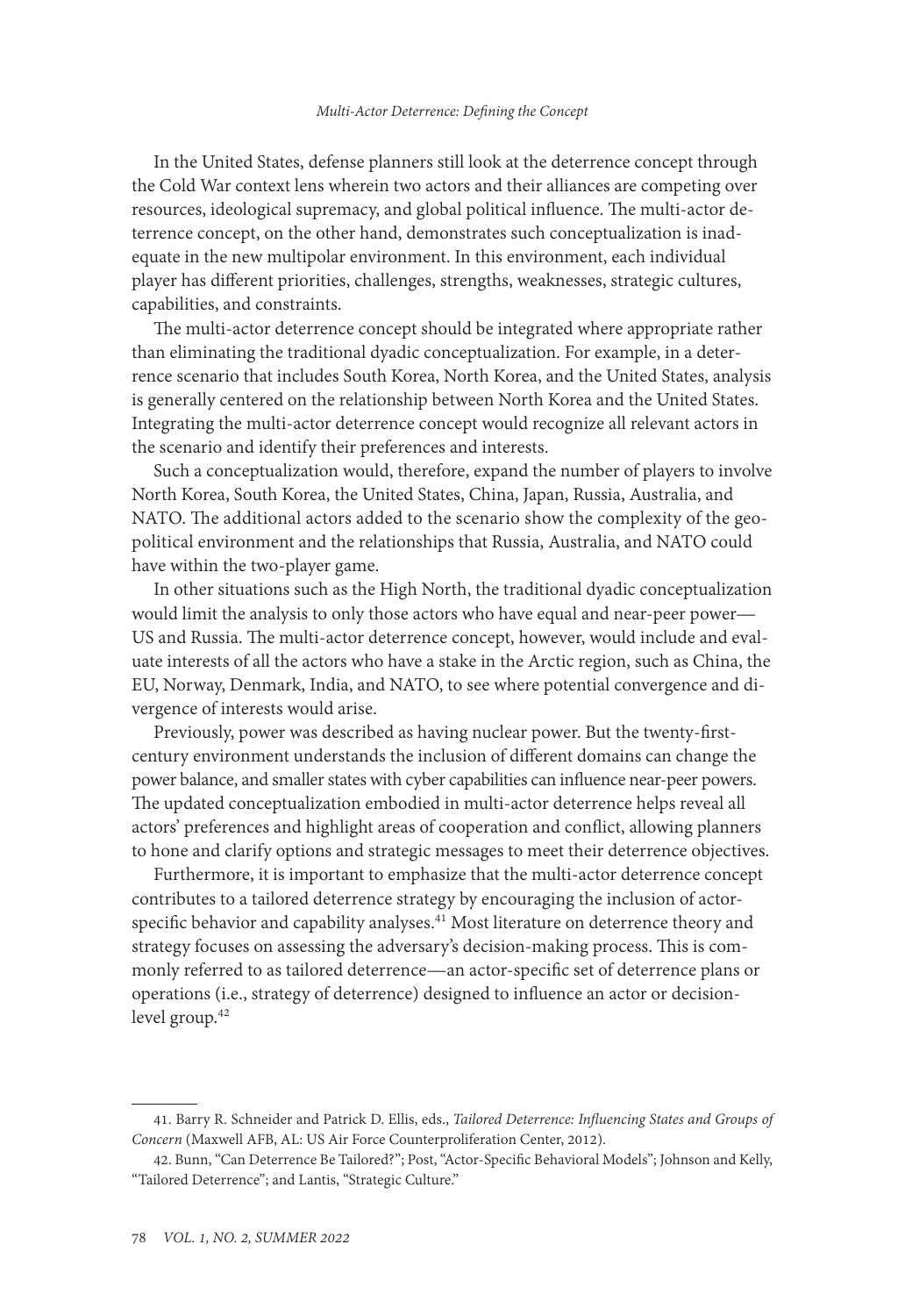#### *Black & Obradovic*

Tailored deterrence is broken into different parts that generally deal with the actor doing the deterring and the actor being deterred. Tailoring deterrence makes it more effective as actions and messages are custom made and directed toward the intended audience.<sup>43</sup> For this reason, US deterrence planners seek to tailor deterrence by understanding the perspective of the adversary, how it makes decisions, and what influences its decision calculus. Such an approach allows US planners to hold certain items of value at risk or entice the adversary with benefits to influence a decision before it becomes executable and counter to US interests.44

The dyadic and tailored deterrence conceptualization is pervasive among military and civilian academic strategists and is often cited in US national security strategy documents as the preferred processes for deterrence strategy.45 National security documents from the UK Ministry of Defense and NATO include dyadic and tailored deterrence concepts as well, despite not implementing them the same way. This reliance on tailored deterrence is partly due to the scholarly argument grounded in prospect theory, expected utility theory, rational actor theory, cost-benefit analysis, and game theory.

The integration of the decision-making calculus models into tailored deterrence strategy allows defense organizations to examine what an adversary values and presume how it will act when confronted with certain actions or strategies. Once an actor has deconstructed the rationality, perspective, preference, intent, risk-taking, and bargaining of other actors in the form of a decision calculus, a path can be identified to help either deter an actor away from a certain action or assure actors toward a common goal.

For example, if actor A is attempting to understand actor B's intentions regarding a specific scenario, it will need to understand the decision calculus of actor B to find out their interests and intentions. Once the actor A performs the decision calculus analysis of actor B, actor A should be able to discern what actor B will do in a given situation and what their common or divergent interests might be. From there, actor A can devise a deterrence strategy framed by a process of strategic messaging and communication with actor B about what actor A will do if its rules and limits are violated within a bargaining situation. This also allows actor A to adjust when necessary.

Still, the above conceptualization of deterrence is rather limiting as it forces us to look at one scenario from the two actors' points of view. It fails to capture the dynamics of the multipolar world: complexity is added when multiple actors are introduced into the deterrence model simultaneously. A cursory analysis of the Russian invasion of Ukraine through the multi-actor lens reveals other actors participated in the geopolitical situation.

<sup>43.</sup> Jonathon Trexel, "Deterring the Democratic People's Republic of Korea: The Role of Japan's Ballistic Missile Defense" (PhD diss., University of Nebraska at Lincoln, 2013), [https://digitalommons.unl.edu/.](https://digitalommons.unl.edu/)

<sup>44.</sup> DOD, *Deterrence Operations: Joint Operating Concept* (Washington, DC: DOD, December 2006).

<sup>45.</sup> OSD, *Nuclear Posture Review*; DOD, *Deterrence Operations*; UK Ministry of Defence (MOD), Joint Doctrine Note 1-19, *Deterrence: The Defense Contribution* (Bristol: MOD, 2019), [https://assets.publishing.](https://assets.publishing.service.gov.uk/government/uploads/system/uploads/attachment_data/file/860499/20190204-doctrine_uk_deterrence_jdn_1_19.pdf) [service.gov.uk/;](https://assets.publishing.service.gov.uk/government/uploads/system/uploads/attachment_data/file/860499/20190204-doctrine_uk_deterrence_jdn_1_19.pdf) Franklin Miller, "Tailoring U.S. Strategic Deterrence Effects on Russia," in Schneider and Ellis, *Tailored Deterrence*; and George W. Downs, "The Rational Deterrence Debate," *World Politics* 41, no. 2 (1989), [https://doi.org/.](https://assets.publishing.service.gov.uk/government/uploads/system/uploads/attachment_data/file/860499/20190204-doctrine_uk_deterrence_jdn_1_19.pdf)